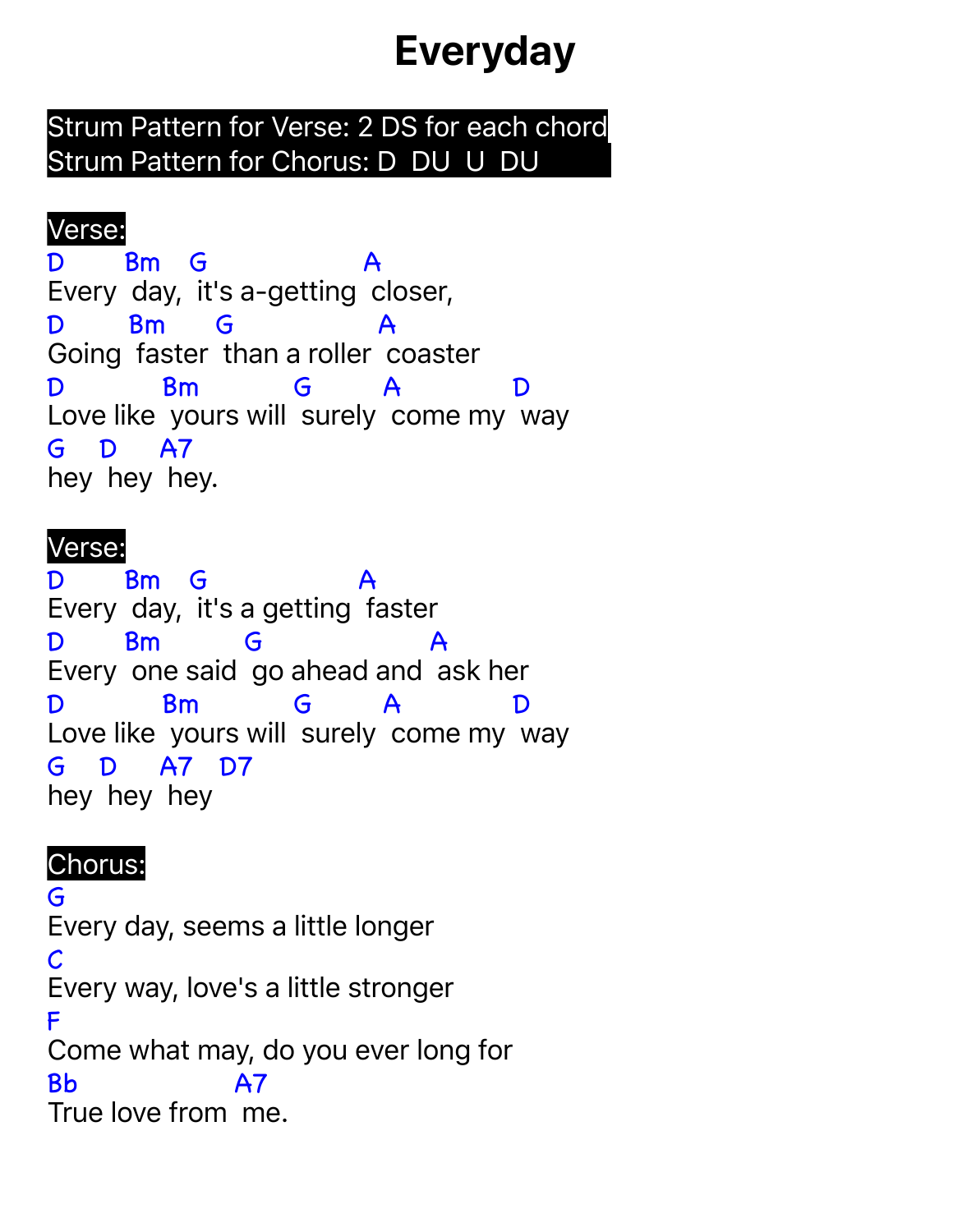#### Verse:

D Every day, it's a-getting closer, Bm G A D Going faster than a roller coaster Bm G A D Love like yours will surely come my way Bm G A D G hey hey hey D A7 D7

### Chorus:

G Every day, seems a little longer  $\mathcal C$ Every way, love's a little stronger F Come what may, do you ever long for Bb True love from me. **A7** 

## Verse:

D. Every day, it's a-getting closer, Bm G A D Going faster than a roller coaster Bm G A D Love like yours will surely come my way Bm G A D G hey hey hey. D **A7** 

# Outro:

D Love like yours will surely come my way Bm G A  $\bf{D}$